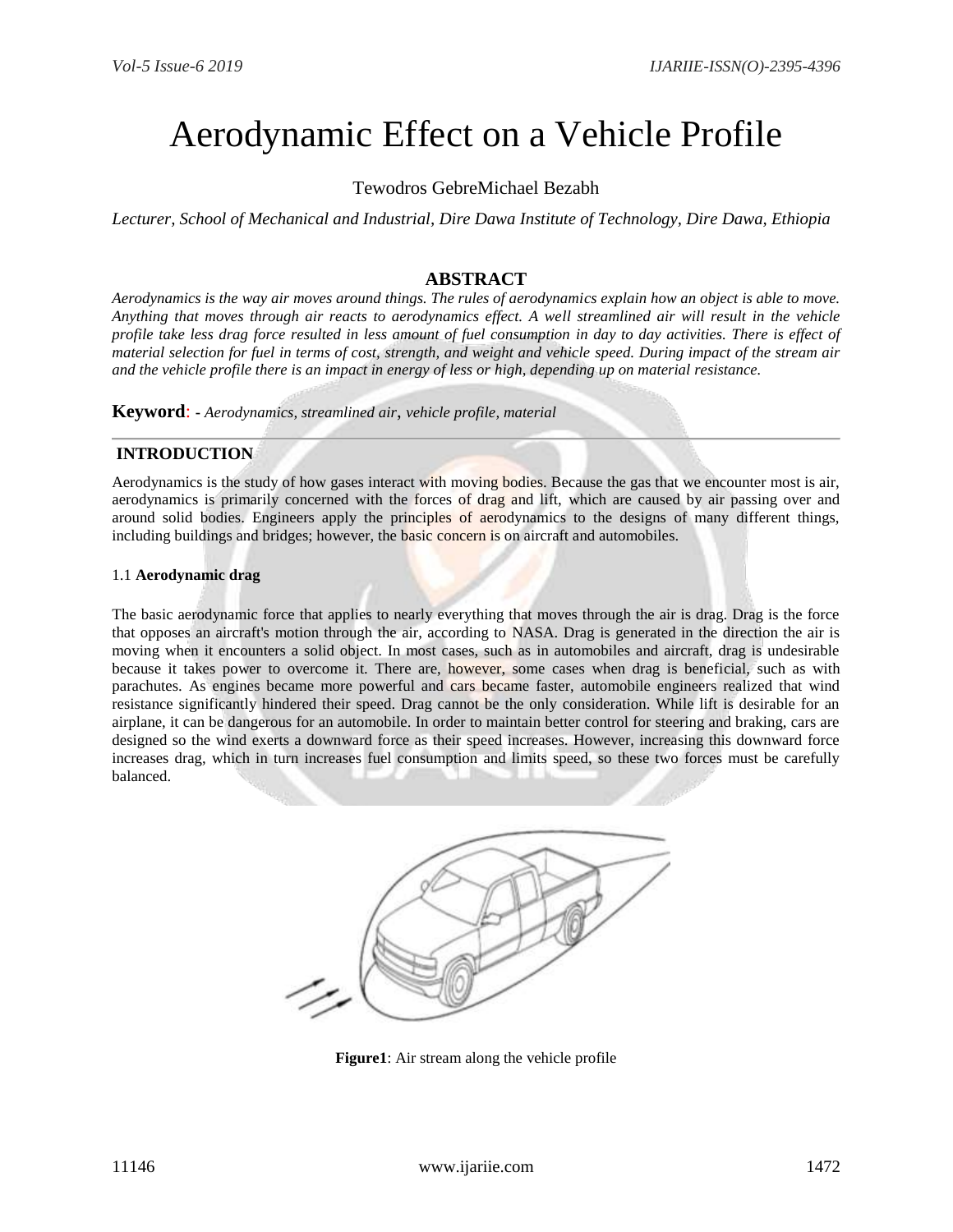#### **1.2 cross-sections**

We know that there are several different areas depending up on cross-section used in the [drag equation.](https://www.grc.nasa.gov/www/k-12/airplane/drageq.html) The drag is caused by friction between the air and the vehicle profile; a logical choice would be the total surface area of the contacting surface with air stream. If we think of drag as being a resistance to the flow, a more logical choice would be the frontal area of the contacting body which is perpendicular to the flow direction. Since the [drag coefficient](https://www.grc.nasa.gov/www/k-12/airplane/dragco.html) is determined experimentally, by [measuring](https://www.grc.nasa.gov/www/k-12/airplane/tuntest.html) the drag and measuring the area and performing the necessary math to produce the coefficient, so the use of **area** which can be easily measured is computed in coefficient has a different

## **2. LITERATURE REVIEW**

The flow of air in the vehicle profile crates a KE overall the vehicle body

$$
KE = \frac{1}{2} (w/\rho) V^2 = \frac{1}{2} mv^2 = \frac{1}{2} (\rho \times vol) v^2
$$

Air has viscosity, due to the internal friction between adjacent layers of air, there is relative air movement, resulting in sliding between adjacent layers of air, and as a result energy is dissipated. When air flows over the vehicle, a thin boundary layer is formed between the main airstreams and the surface. The body then takes place within this boundary layer via the process of shearing of adjacent layers of air. When air flows over any surface, air particles in intimate contact with the surface loosely attach themselves so that relative air velocity at the surface becomes zero. The relative speed of the air layers adjacent to the air surface film will be very slow; however, the next adjacent layer will slide over already moving layers so that its relative speed will be somewhat higher. Hence the relative air velocity further out from the surface rises progressively between air layers until it attains the unrestricted main air stream speed.



Pressure drag can be reduced by streamlining any solid form exposed to the air flow, through different cross section , as a result the air to flow smoothly around the front half and part of the rear before flow separation occurs there by reducing the resistance by about half that of the flat plate. The resistance of a section can be further reduced. Even bigger reductions in resistance can be achieved by proportioning the section with a fineness ration of the profile. This gives a flow resistance of roughly over the section of the vehicle profile.

The density of air is the mass per unit volume

 $Mass = m kg$ Volume  $=v$  m $3$ Density= ρ kg/m

Hence

 $\rho = m/v \text{ kg/m}^{-3}$  $m = \rho v (kg/m^3 \times m^3) kg$ 

Therefore the momentum lost by

Air per second  $=VA$  m<sup>2</sup>

From Newton's second law relate at which the movement of air is changed will give the force exerted on the plate.

Force on plate= $\rho A v^2$ 

However, the experimental air thrust against a vehicle profile is roughly 0.6 of the calculated = $\rho A v^2$  Force. This considerable 40% error is basically due to the assumption that the air striking the plate is brought to rest and falls away, where in fact most of the air escapes round the edges of the plate and the flow then becomes turbulent. In fact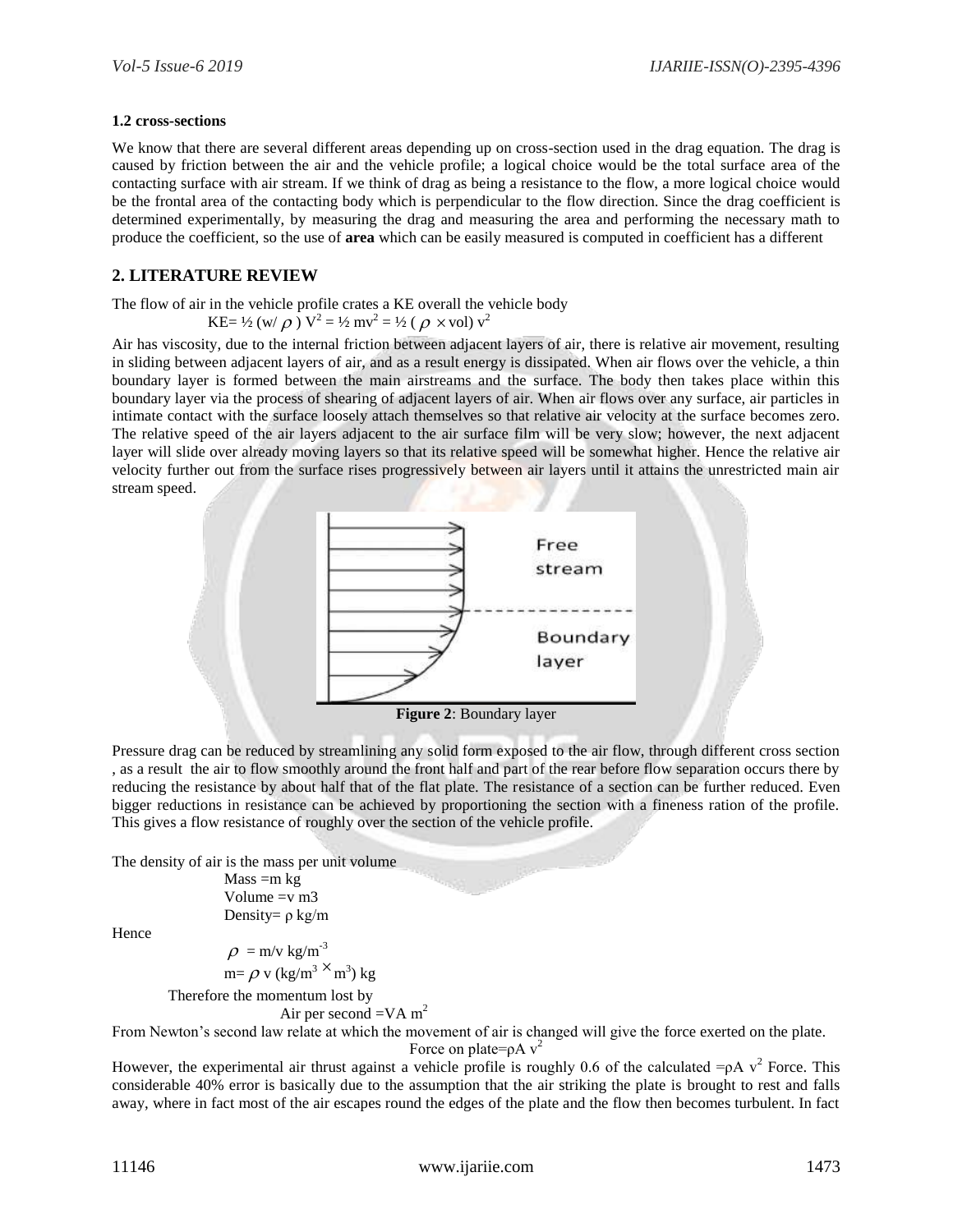the theoretical air flow force does not agree with the actual experimental force (F) impinging on the plate, but it has been found to be proportional to  $=\rho A v^2$ 

 $F \alpha Av^2$ 

Therefore air resistance  $F = tAv^2$  where t is the coefficient of proportionality. The constant t is known as the coefficient of drag, it has no unity and its value will depend upon the shape of the body exposed to the airstreams.

| Vehicle Type                      | Drag Coefficient (t) |
|-----------------------------------|----------------------|
| Saloon car                        | $0.22 - 0.4$         |
| Sports car                        | $0.28 - 0.4$         |
| Light van                         | $0.35 - 0.5$         |
| Buses and coaches                 | $0.4 - 0.8$          |
| Articulated trucks                | $0.55 - 08$          |
| Ridged truck and draw bar trailer | $0.70 - 9$           |

**Table 1**: drag coefficient for different vehicle

The general tendency for aerodynamic lift and drag coefficients to decreases with increased edge radius or chamfer: experiments carried out showed for a particular car shape how the drag coefficient was reduced from 0.43 to 0.40 with an edge radius/chamfer increasing from zero to 40mm and there be a slightly greater reduction with chamfering than. Rounding the edges; however, beyond 40mm radius there was no further advantage in increasing the edge radius or chamfer.

Wind tunnel in ventilation with different shaped tail models have shown that the minimal drag coefficients were produced with extended tails but the shape would be impractical for design reasons. Conversely if the rear ends tail is greatly exaggerated air mass distributions around a car bodies for various nose profiles.

Any car with a rear end (base) slope surface angle ranging from 90to 50 is generally described as a square back style. Between this angular surfaces inclinations range for a square back car there is very little change in the air flow pattern result on variation in the after body drag. With a parallel sided square back rear end configuration, the whole rear surface area(base area) becomes an almost constant low negative pressure wake region Tapering the rear quarter side and roof of the body and rounding the rear end tends to lower the base pressure. In addition to the base drag, the after body drag will also include the negative drag due to the surrounding inclined the negative drag due to the surrounding inclined surfaces.

# **Theoretical Analysis**

A moving vehicle on a road is resisted by aerodynamic forces, known as air resistance, and road resistance, which is generally teemed as rolling resistance. In addition to these types of resistance, the vehicle has to overcome grade resistance when it moves on a gradient, because the weight of the vehicle is to be liquored through a vehicle is proportional to the total resistance to its motion and the speed.

Power enquired to propel the Vehicle is

 $P_v = RV / 1000$  ((1000/ (60X60)) = RV /3600 in kW. Where  $R = Ra + Rr$ , when the vehicle moves along a level ground (road).  $R = Ra + Rr + Rg$ , when the vehicle moves up a gradient. The engine power required will take into account the losses in transmission, Hence  $P_{req}$  = Pv /t = RV/3600ht, in kW.

Where  $p_v =$  power required by the vehicle

 $p_{\text{req}}$  = the engine power required taking into account the losses in transmission.

V= speed of the vehicle in Km/hr.

 $t =$  transmission or drive line efficiency

R= total resistance in Newton

 $Ra = air resistance in Newton$ 

Rr= rolling resistance in Newton

 $R<sub>g</sub>=$  grade resistance in N